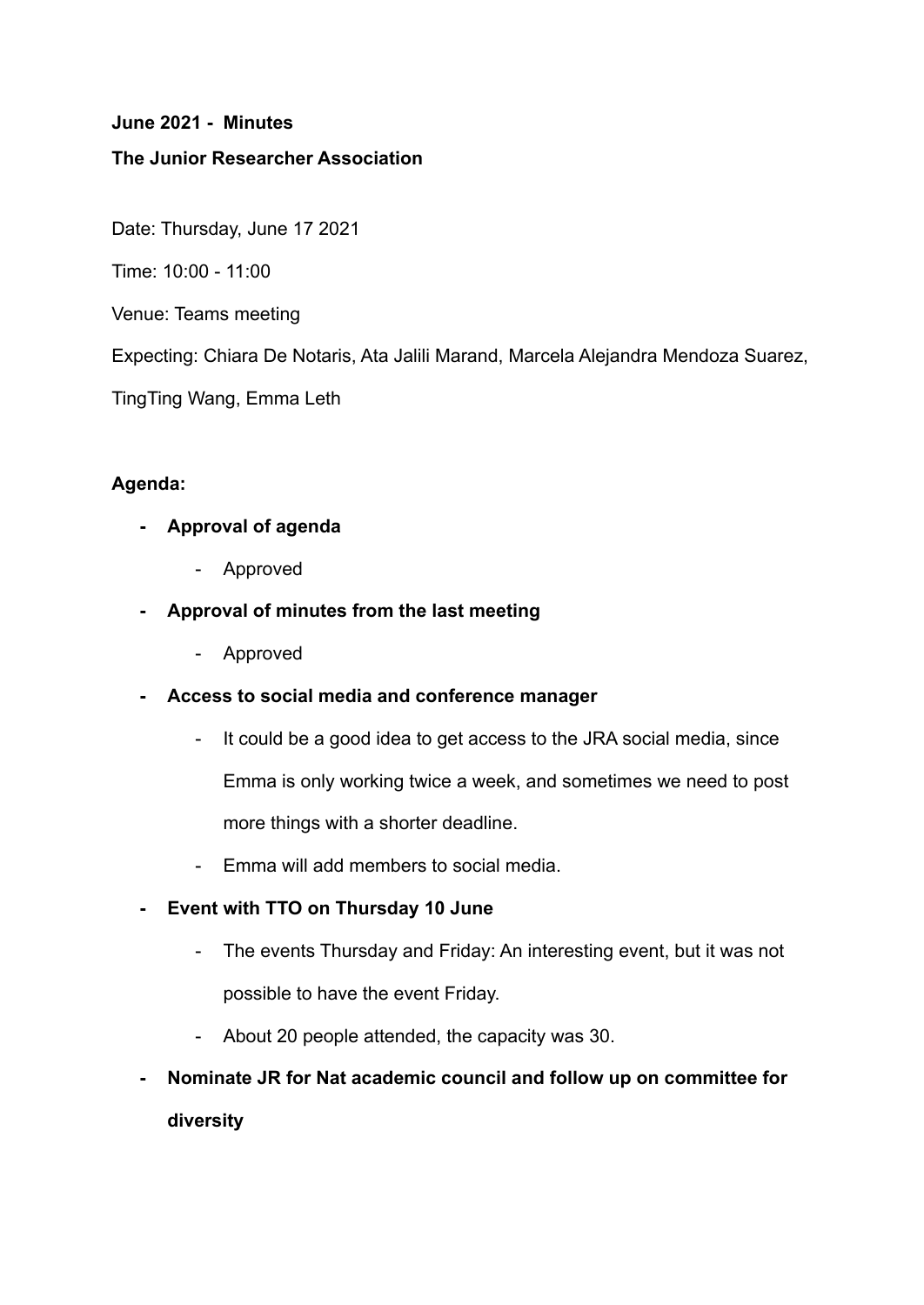- Plan a: Have the secretaries bring it up in their department, and ask if they have any candidates. We are looking for JR to be a part of the council, maybe ask them to include it in their newsletter.
- Plan b: Say that we have a suggestion  $\rightarrow$  Cathrine/Katrine (biology) if of course, she agrees.
- We can do both at the same time since everybody should have a chance to say that they want to be a part of the Council.
- General Assembly in November, where we can vote for the representatives who have to go to all the academic councils. But maybe too optimistic to assume that we have representatives for all departments… So we would have an election of the board *and* election of the members of the academic councils.
	- Maybe voting for both would attract more people?
	- We want to be transparent and vote on the person trough election!
- Maybe have a temporary person in the academic council
- How do we proceed in practice?
	- Chiara will contact Cathrine/Katrine
- **- Push the proposal for more transparent internal selection processes to all faculties (Chiara will send something about this)**
	- **-** The process needs to be more transparent, but how do we do that in practice? We need to make the criterias more clear/transparent.
	- Maybe we can make the steps more clear, and be more vocal about how change actually occur - e.g. that someone actually pushed for change.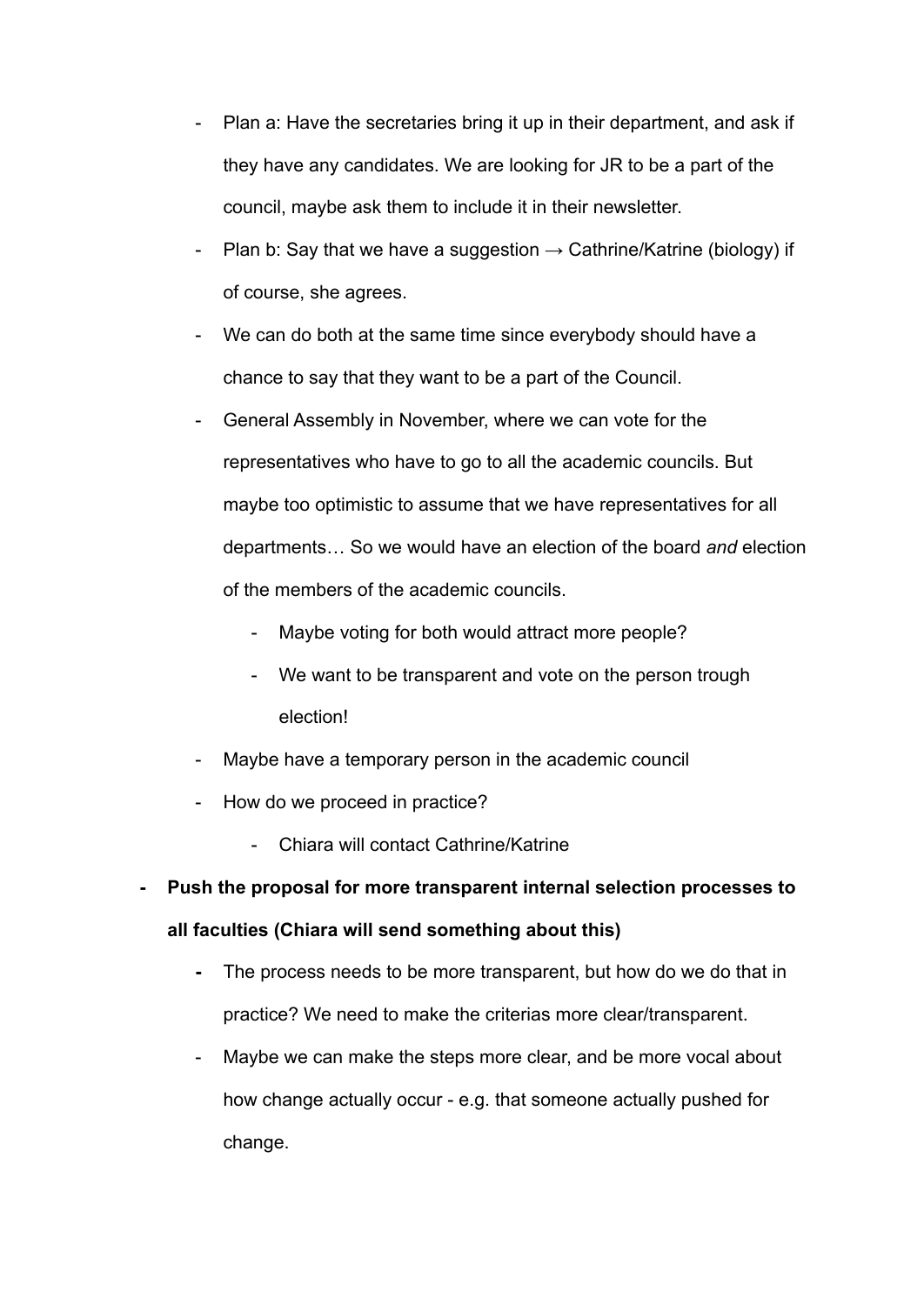- We could strengthen our contact with HR. We can use them to make sure that the rules about e.g. associate professorship are clear. What is required to go from one step to the other?
- Good communication would clarify the muddy things why is it like this, and can we do it in a better way?
- Maybe we can host a meeting after the summer holidays with someone from HR and talk about how internal selection works. Here we could present our ideas, and clear up on the things that we don't understand.

## **- AU pedagogical course (Chiara)**

- Long waiting lists and the English form is only once a year. So if you miss one year, and you are only here for two years, there is a big chance that you can not participate.
- Point: Plan it in advance and discuss it at the very beginning of the PostDoc.
- There a probably a good reason why the course is very limited very expensive. But it needs to be more accessible since it's important to advance in your career.
- Solution:
	- 1) Maybe make them both in English, so they are more accessible for internationals.
	- 2) Increase the capacity of the course.
	- 3) Arrange the course three times a year instead of two.
	- 4) Make the course cheaper, maybe a 3rd course online since it is cheaper, or make it in an auditorium instead of a hotel.
- Invite them to a dialogue about the matter.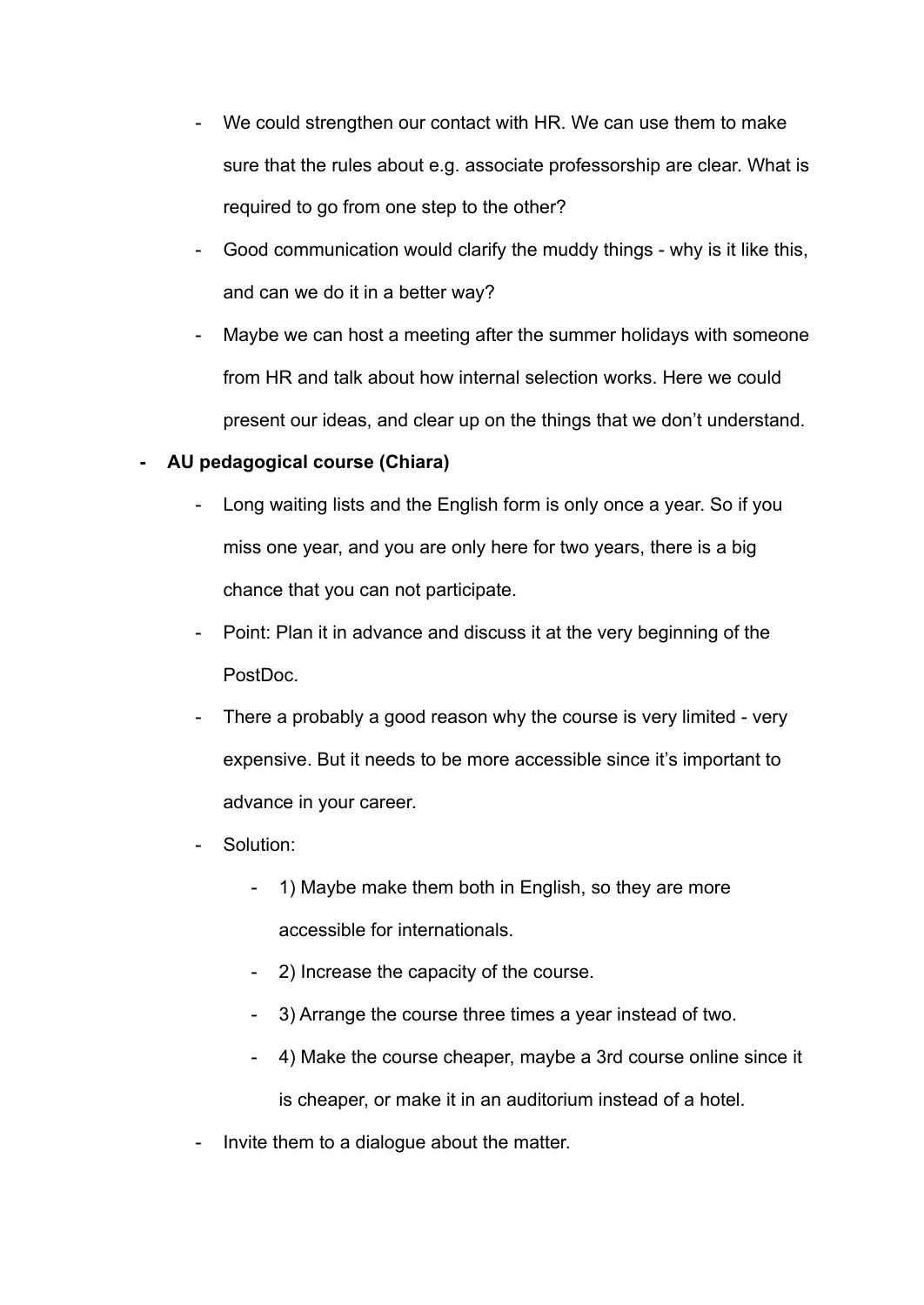### **- Meeting with GAP - we need to follow up on the issue with TTO**

- GAP in between the PhD and professor
- There is a long time waiting in psyk. because their projects need to be approved. Not a problem they only have! It can take a long time to make a project when you work with humans, but when you work in a two-year position, it can be really problematic.
- TTO: Make a survey?
- We have enough evidence to convince TTO that we have an issue here.
- Ata will contact them
- **- Contact HR to make mailing lists for JRs (use Environmental Science as an example)**
	- Already discussed.
- **- Contact the departments:**
	- How to get in contact with the head of secretaries of the departments: Find contacts, employees list, head of secretaries.
	- OBS: The faculty of natural science and the faculty of technical sciences have separate administrative staff.

Link to the spreadsheet:

- https://docs.google.com/spreadsheets/d/1O85JaQ3Gun0BR7d52P1ef8tUbgd AuI4WsZdyp-yPxD4/edit?usp=drive\_web&ouid=117679645251865746167
- There is the 'email to secretaries' that we send out
- Marcela and TingTing will contact their departments
- **- Previous and new event with the TTO (Emma)**
	- We need to plan the events with longer notice.